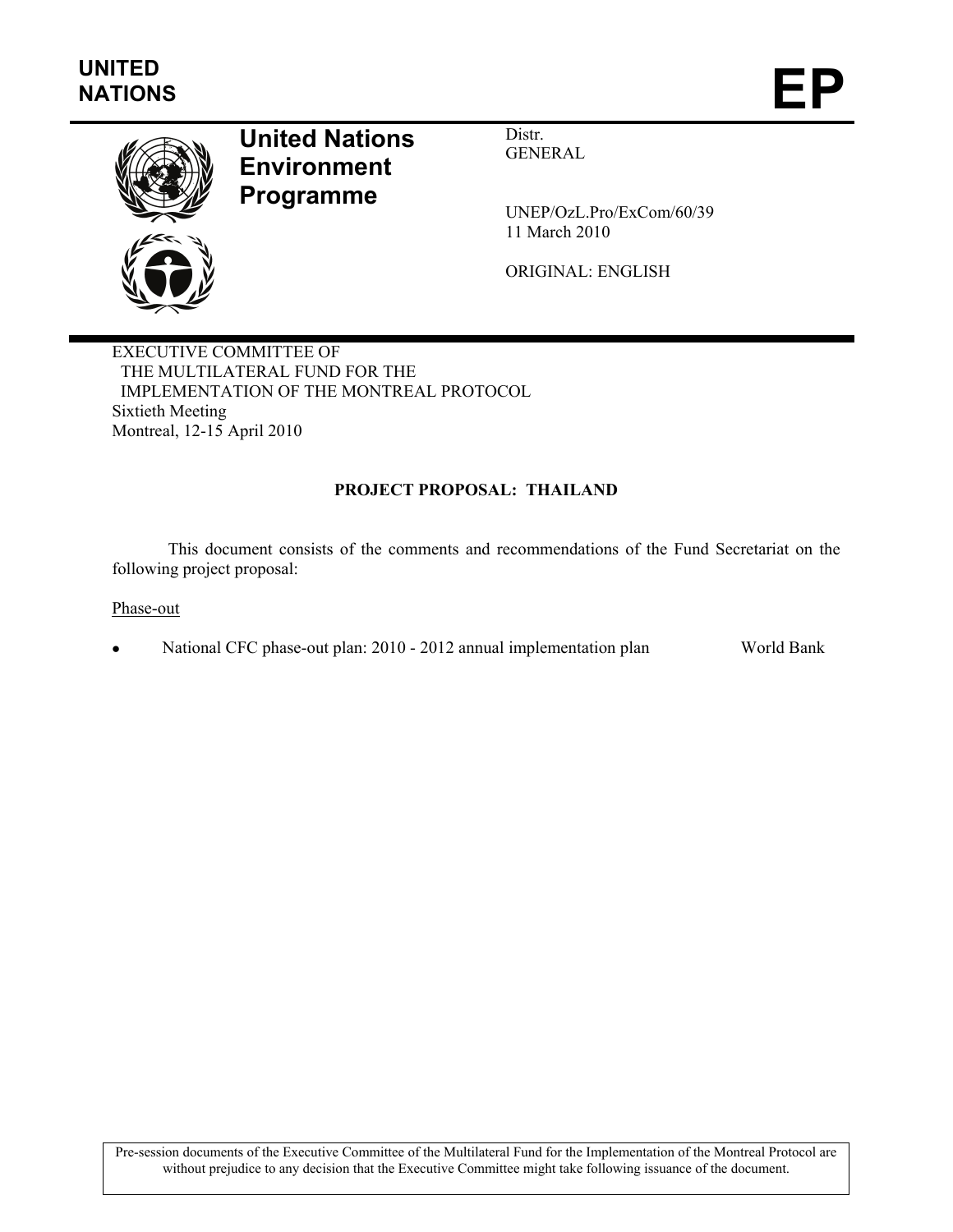## **PROJECT EVALUATION SHEET – MULTI-YEAR PROJECTS**

**Thailand** 

| (I) PROJECT TITLE                                                          |         |        |          |               | <b>AGENCY</b>        |                   |               |            |            |          |            |                |                     |                                    |          |                |          |              |
|----------------------------------------------------------------------------|---------|--------|----------|---------------|----------------------|-------------------|---------------|------------|------------|----------|------------|----------------|---------------------|------------------------------------|----------|----------------|----------|--------------|
| ODS phase out plan                                                         |         |        |          |               | <b>IBRD</b>          |                   |               |            |            |          |            |                |                     |                                    |          |                |          |              |
| (II) LATEST ARTICLE 7 DATA (ODP Tonnes)                                    |         |        |          |               |                      | <b>Year: 2008</b> |               |            |            |          |            |                |                     |                                    |          |                |          |              |
| CFC: 190.3                                                                 |         | CTC: 0 |          | Halons: 0     |                      | MB: 106.7         |               | TCA: 0     |            |          |            |                |                     |                                    |          |                |          |              |
| (III) LATEST COUNTRY PROGRAMME SECTORAL DATA (ODP Tonnes)                  |         |        |          |               |                      | Year: 2008        |               |            |            |          |            |                |                     |                                    |          |                |          |              |
| Substances                                                                 | Aerosol | Foam   | Halon    | Refrigeration |                      | Solvent           | Process Agent |            | MDI        | Lab Use  |            | Methyl Bromide | Tobacco<br>fluffing | <b>Total Sector</b><br>Consumption |          |                |          |              |
|                                                                            |         |        |          | Manufacturing | Servicing            |                   |               |            |            |          | QPS        | Non QPS        |                     |                                    |          |                |          |              |
| <b>CFC</b>                                                                 |         |        |          |               | 190.3                |                   |               |            |            |          |            |                |                     | 190.3                              |          |                |          |              |
| <b>CTC</b>                                                                 |         |        |          |               |                      |                   |               |            |            |          |            |                |                     | $\overline{0}$                     |          |                |          |              |
| Halons                                                                     |         |        |          |               |                      |                   |               |            |            |          |            |                |                     | $\overline{0}$                     |          |                |          |              |
| Methyl<br><b>Bromide</b>                                                   |         |        |          |               |                      |                   |               |            |            |          | 327.4      | 106.7          |                     | 434.1                              |          |                |          |              |
| Others                                                                     |         |        |          |               |                      |                   |               |            |            |          |            |                |                     | 0                                  |          |                |          |              |
| <b>TCA</b>                                                                 |         |        |          |               |                      |                   |               |            |            |          | 4.2        |                |                     | 4.2                                |          |                |          |              |
| (IV) PROJECT DATA                                                          |         |        |          |               |                      |                   | 2001          | 2002       | 2003       |          | 2004       | 2005           | 2006                | 2007                               | 2008     | 2009           | 2010     | <b>Total</b> |
|                                                                            |         |        |          |               | CFC                  |                   |               | 6,082.1    | 6,082.1    |          | 6,082.1    | 3,041.1        | 3,041.1             | 912.3                              | 912.3    | 912.3          | 0.       |              |
| <b>Montreal Protocol Consumption Limits</b>                                |         |        |          |               | <b>TCA</b>           |                   |               |            |            | 54.6     | 54.6       | 38.2           | 38.2                | 38.2                               | 38.2     | 38.2           | 16.4     |              |
|                                                                            |         |        |          |               | <b>CTC</b>           |                   |               |            |            |          |            | 1.1            | 1.1                 | 1.1                                | 1.1      | 1.1            | 0.       |              |
|                                                                            |         |        |          |               | <b>CFC</b>           |                   |               | 3,066.     | 2,777.     |          | 2,291      | 1,364.         | 1,121.              | 912.                               | 704.     | 496.           | 0.       |              |
| <b>Maximum Allowable Consumption (ODP Tonnes)</b>                          |         |        |          |               | <b>CTC</b>           |                   |               |            | 7.5        | 7.5      | 7.5        | 1.1            | 1.1                 | 1.1                                | 1.1      | 1.1            | 0.       |              |
|                                                                            |         |        |          |               | <b>TCA</b>           |                   |               |            | 34.        | 34.      | 34.        | 4.5            | 4.5                 | 4.5                                | 4.5      | 4.5            | 0.       |              |
| <b>Project Costs (US\$)</b>                                                |         |        |          | <b>IBRD</b>   | <b>Project Costs</b> |                   | 540,000.      | 5,194,380. | 4,011,846. |          | 1,315,400. | 1,330,400.     | 851,600.            | 550,000.                           | 550,000. | 385,000.       |          | 14,728,626.  |
|                                                                            |         |        |          |               | <b>Support Costs</b> |                   | 27,000.       | 459,494.   | 353,066.   |          | 118,386.   | 111,736.       | 68,644.             | 49,500.                            | 49,500.  | 34,650.        |          | 1,271,976.   |
| Project Costs<br>Total Funds Approved in Principle (US\$)<br>Support Costs |         |        | 540,000. | 5,194,380.    | 4,011,846.           |                   | 1,315,400.    | 1,330,400. | 851,600.   | 550,000. | 550,000.   | 385,000.       |                     | 14,728,626.                        |          |                |          |              |
|                                                                            |         |        | 27,000.  | 459,494.      | 353,066.             |                   | 118,386.      | 111,736.   | 68,644.    | 49,500.  | 49,500.    | 34,650.        |                     | 1,271,976.                         |          |                |          |              |
| Total Funds Released by the ExCom (US\$)                                   |         |        |          |               | <b>Project Costs</b> |                   | 540,000.      | 5,194,380. | 4,011,846. |          | 1,315,400. | 1,330,400.     | 851,600.            | 550,000.                           | 550,000. | $\mathbf{0}$ . |          | 14,343,626.  |
|                                                                            |         |        |          |               | Support Costs        |                   | 27,000.       | 459,494.   | 353,066.   |          | 118,386.   | 111,736.       | 68,644.             | 49,500.                            | 49,500.  | 0.             |          | 1,237,326.   |
| Total Funds Requested for Current Year (US\$)                              |         |        |          |               | <b>Project Costs</b> |                   |               |            |            |          |            |                |                     |                                    |          |                | 385,000. | 385,000.     |
|                                                                            |         |        |          |               | <b>Support Costs</b> |                   |               |            |            |          |            |                |                     |                                    |          |                | 34,650.  | 34,650.      |
| (V) SECRETARIAT'S RECOMMENDATION:                                          |         |        |          |               | FOR BLANKET APPROVAL |                   |               |            |            |          |            |                |                     |                                    |          |                |          |              |

| Total       |
|-------------|
|             |
|             |
|             |
|             |
| 14,728,626. |
| 1,271,976.  |
| 14,728,626. |
| 1,271,976.  |
| 14.343.626. |
| 1.237.326.  |
| 385.000.    |
| 34,650.     |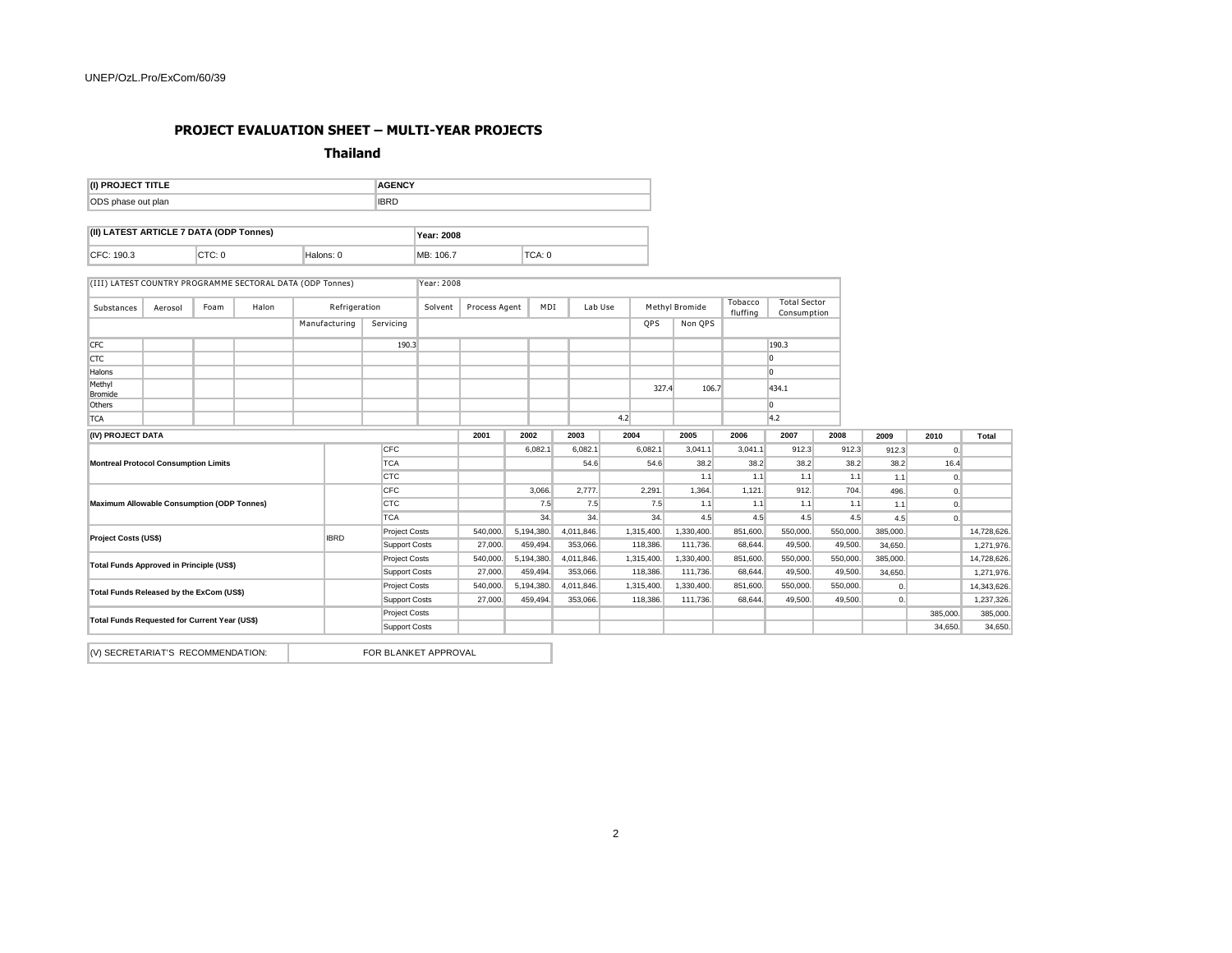#### **PROJECT DESCRIPTION**

1. On behalf of the Government of Thailand and consistent with the Agreement, the World Bank is submitting to the  $60<sup>th</sup>$  Meeting the request for the release of the ninth tranche of funds of US \$385,000 and the associated support cost of US \$34,650. The submission consists of a report on the implementation of the 2008-2009 work programme, and the proposed work programme for 2010-2012. The World Bank has provided the verification audit of the imports of CFCs, TCA and CTC for the year 2007. The submitted documents could be made available upon request.

#### **Background**

2. At its 35<sup>th</sup> Meeting, the Executive Committee approved the Thailand national CFC phase-out plan (NPP) and agreed, in principle, a total funding of US \$14,728,626 to be disbursed between 2001-2009 for eliminating the remaining consumption of 3,066 ODP tonnes of Annex A, Group I CFCs, 34 ODP tonnes of 1,1,1-trichloroethane (TCA) and 7.52 ODP tonnes of carbon tetrachloride. Since its approval, eight tranches representing the 2001 to 2008 annual work programmes have been released to the World Bank, with a total disbursement of US \$14,343,626. In each of the annual programmes completed, the NPP successfully reduced the ODS consumption below the targets established in the Agreement. The last tranche for this NPP was approved by the Executive Committee at the 55<sup>th</sup> meeting in July 2008 for its 2008 annual plan.

#### **Project submission**

3. This ninth and final tranche being requested by the World Bank for Thailand was due at the last meeting of 2008 to cover activities for 2009. The tranche request is therefore delayed and covers funding for activities already implemented in 2009, and requests to extend the NPP to 2010-2012 to enable the country to complete remaining activities and sustain compliance. The progress report supporting this request includes information on activities completed in 2009.

4. The table below summarises the key reduction targets achieved by Thailand for 2009 under the Agreement and the corresponding funding as compared to the 2008 annual plan. The country has no more CFC reduction targets to meet for 2010 under the agreement, however activities indicated in the proposed work plan for 2010-2012 need to be completed.

| Country                                           | Thailand                                     |
|---------------------------------------------------|----------------------------------------------|
| Project title:                                    | Thailand ODS Phase-Out Project               |
|                                                   | National CFC Phase-Out Plan (NPP)            |
| Year of plan                                      | 2009                                         |
| $#$ of years completed                            | 8                                            |
| # of years remaining under the plan               | $\Omega$                                     |
| Ceiling for 2008 ODS consumption (in ODP tonnes), | 704 ODP tonnes of Annex A, Group I Chemicals |
| 2008 annual plan                                  | (CFCs)                                       |
|                                                   | 4.5 ODP tonnes of TCA                        |
|                                                   | 1.13 ODP tonnes of CTC                       |
|                                                   | Total: 709.63 ODP tonnes                     |
| Ceiling for 2009 ODS consumption (in ODP tonnes), | 496 ODP tonnes of Annex A, Group I Chemicals |
| 2009 annual plan                                  | (CFCs)                                       |
|                                                   | 4.5 ODP tonnes of TCA                        |
|                                                   | 1.13 ODP tonnes of CTC                       |
|                                                   | Total: 501.63 ODP tonnes                     |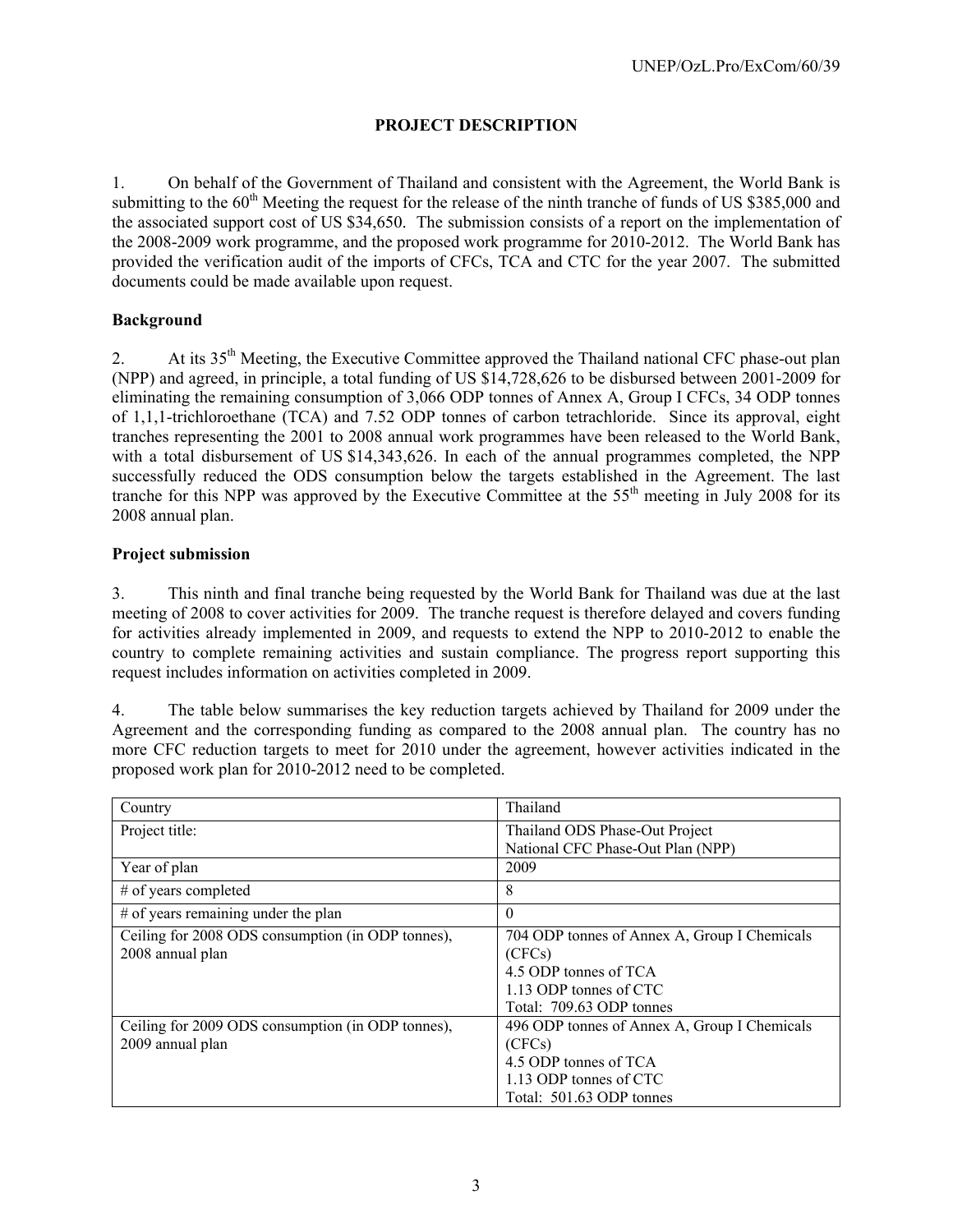| Total funding approved in principle for the CFC phase-out   US \$14,728,626 |                   |
|-----------------------------------------------------------------------------|-------------------|
| plan                                                                        |                   |
| Total funding released as of December 2008                                  | US \$\$14,343,626 |
| Level of funding requested for 2009 Annual Plan                             | US \$385,000      |

#### **2008 and 2009 Progress Reports**

5. For the mobile air conditioning sector (MAC), the distribution of MAC basic tools, the provision of recovery and recycling machines for eligible MAC workshops and training centres continued, with the target units for distribution envisaged to be completed by mid-2010. In order to facilitate the mandatory requirement for MAC inspection, the first batch of 87 refrigerant identifiers have been purchased and distributed, while the remaining 115 units will be procured and distributed in 2010. Another 400 units are to be distributed to private inspection units, but has been delayed by legal issues with the Department of Land Transportation. This should be completed in 2010. Overall, a total of 3,699 units of equipment have been delivered under the MAC sector component, so already exceeding the target in the NPP of 3,385 units.

6. The training of technicians and customs officers continued in 2008 and 2009. Some 14 training sessions were carried out, resulting in over 1,500 trained technicians and customs officers. A MDI (metered dose inhaler) transition strategy was completed, with additional activities in the MDI sector expected for 2010.

7. Thailand also continues to implement strict policies that have contributed to their successful implementation of the NPP, which include:

- (a) Excise tax on CFCs (30 per cent of import price) imposed by the Ministry of Finance;
- (b) Ban on ODS use in the manufacturing sector (2004);
- (c) Mandatory MAC inspections (2004);
- (d) Ban on imports of CFC-based MDIs (2005);
- (e) Ban on import of CFC-based refrigerators effective since May 2006.

8. The Project Management Unit (PMU) continued its operation in 2008 and 2009 and has been instrumental in ensuring that activities are completed and targets are met. During this reporting period, activities under the technical assistance component, which are led by the PMU, include the organisation of several workshops and seminars. The public awareness activities during this period focused on disseminating information on the government's policies to ban the use of CFC's and TCA in the manufacturing sector, as well as the ban of CFCs, TCA and CTC from the beginning of 2010.

9. The unspent balance of the approved funding of US \$14,343,626 based on cumulative disbursements as of December 2009 is US \$3,544,328, showing a disbursement of 75 per cent of the funding approved so far. Out of this balance, US \$2,409,612 are committed for disbursement in early to mid-2010, thereby reducing this balance to US \$1,134,716 before this tranche.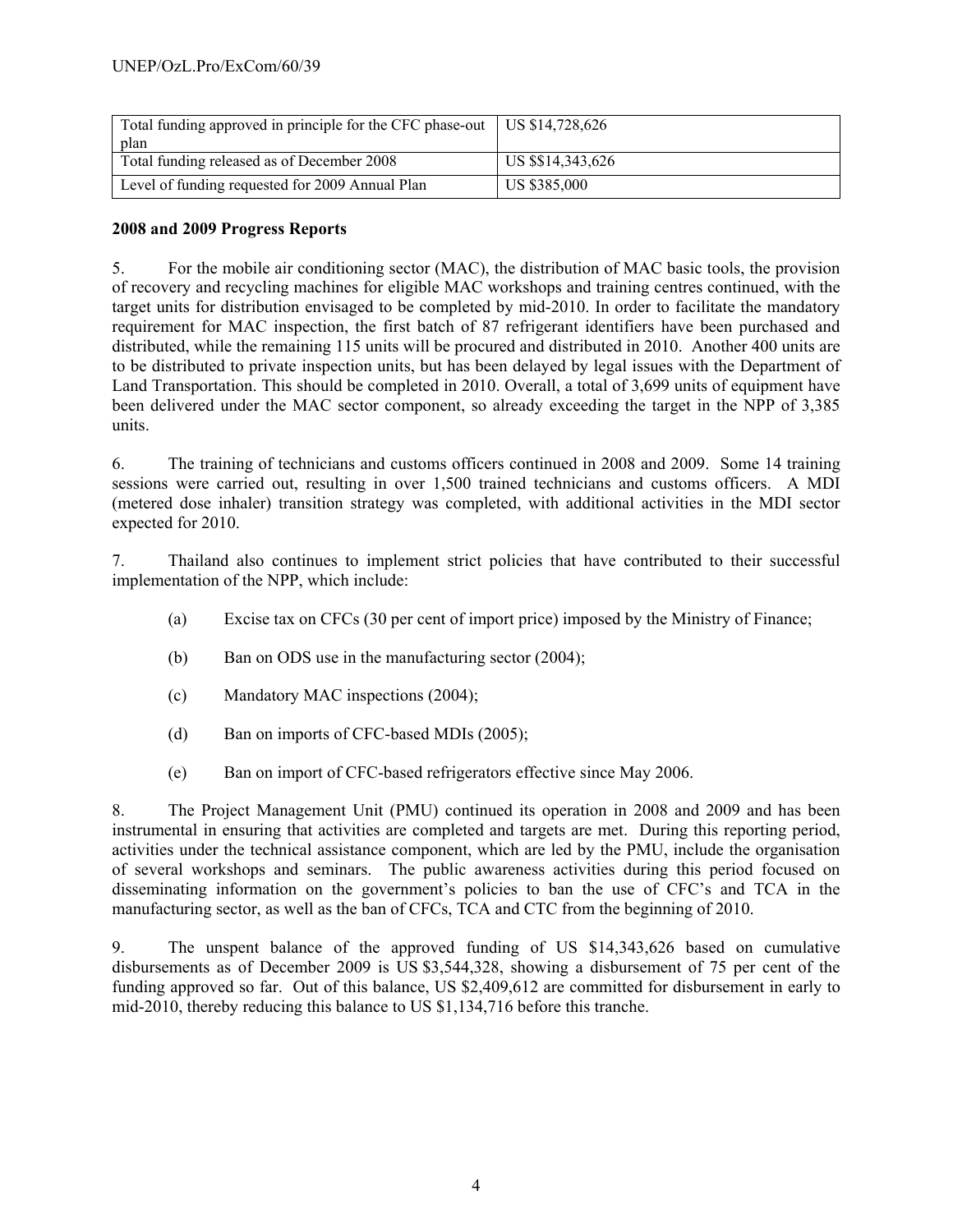#### Verification

10. The results of the verification of imports of ODS in Thailand in 2007 show that the reduction targets for the year 2007 have been met, as follows:

| All data in ODP Tonnes                | <b>CFCs</b> | 1,1,1 TCA | <b>CTC</b> | <b>Total</b> |
|---------------------------------------|-------------|-----------|------------|--------------|
| Maximum allowable consumption in 2007 | 912         | 4.5       | 1.13       | 917.63       |
| Actual imports in 2007                | 404.561     |           | 0.005      | 404.566      |

11. The progress report submitted by Thailand also included preliminary information on the consumption of ODS for 2008 and 2009, shown in the table below, which similarly demonstrates that targets have been met. The World Bank indicated that the verification of the 2008 data will be completed by May 2010.

| All data in ODP Tonnes                | <b>CFCs</b> | 1,1,1 TCA | <b>CTC</b> | <b>Total</b> |
|---------------------------------------|-------------|-----------|------------|--------------|
| 2008 consumption                      |             |           |            |              |
| Maximum allowable consumption in 2008 | 704         | 4.5       | 1.13       | 709.63       |
| Actual imports in 2008                | 190.342     | $\theta$  | $\theta$   | 190.342      |
| 2009 consumption                      |             |           |            |              |
| Maximum allowable consumption in 2009 | 496         | 4.5       | 1.13       | 501.63       |
| Actual imports in 2009                | 141.128     | $\theta$  | $\theta$   | 141.128      |

12. The verification report also advises that about 145.910 ODP tonnes of CFCs were seized as smuggled/illegal imports during 2007. These were reported by the Customs Department and kept in storage. The data reported as actual consumption in 2007 above includes this amount.

#### 2010-2012 Implementation plan

13. On behalf of the Government of Thailand, the World Bank also submitted a work plan that covers the period 2010-2012. A number of activities are foreseen in this three-year work plan which includes the activities remaining in early to mid-2010 that relate to training and equipment procurement. Details of the new activities envisaged have been provided including the general timetable for delivery and disbursement. This is attached as Annex I. The funds projected to be used for this new work plan include the unallocated balance from the previous tranches as well as the remaining tranche being requested to this meeting. The total funds that are being reallocated and programmed for these three years are US \$1,519,716.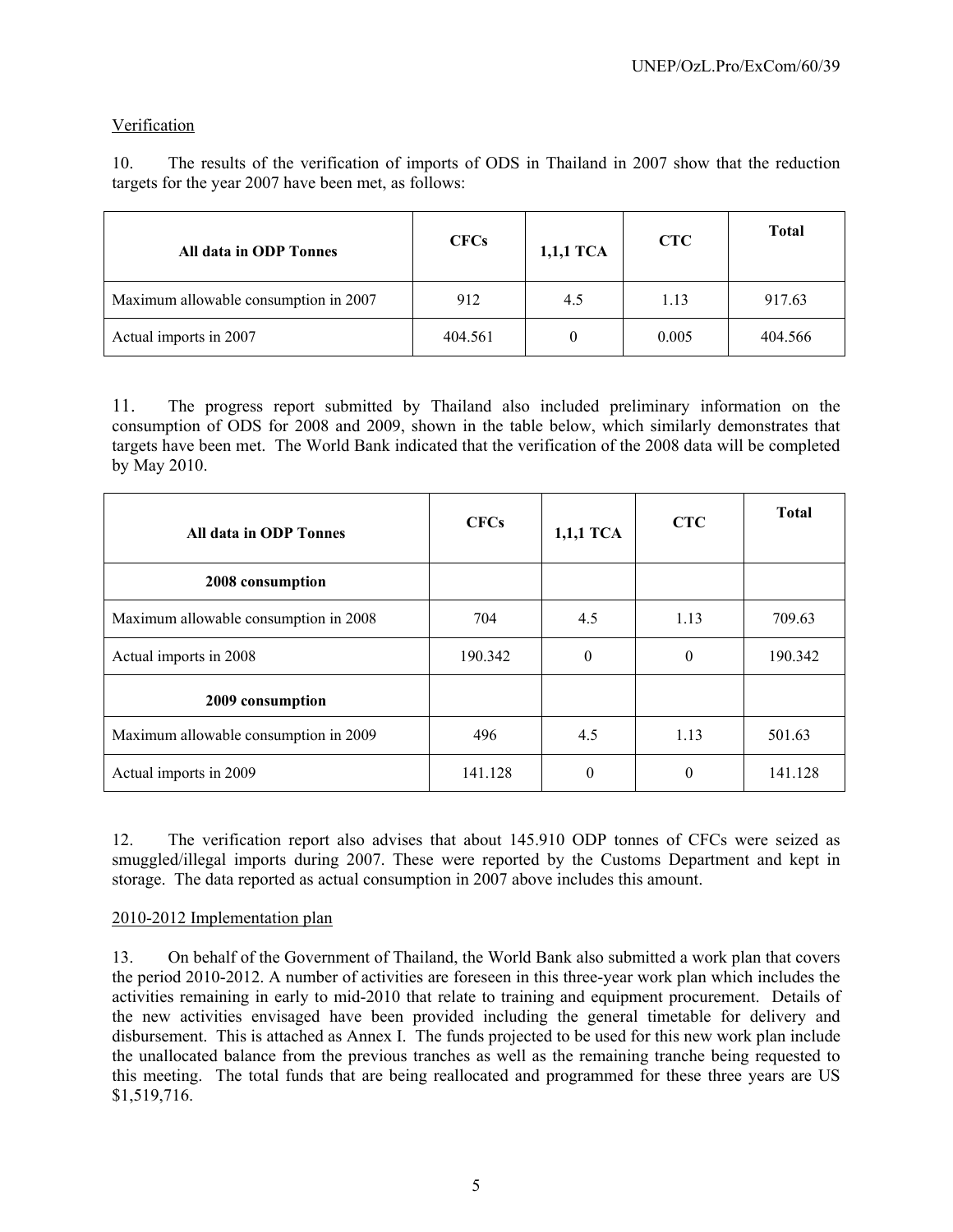14. The World Bank indicated that the proposed extension of the implementation of the Thailand NPP to 2012 is emanating from the serious concern of the Thai Government to sustain its complete CFC phase-out commitment amid an increasing flow of unwanted CFCs from overseas, as evidenced from the verification report of 2007 that indicated illegal ODS imports. To sustain the complete phase-out of CFCs, the Government of Thailand, therefore, proposes a comprehensive programme based on three pillars: (i) continued effective enforcement; (ii) strengthened commitments on the consumer side; and (iii) sustaining the infrastructure.

#### **SECRETARIAT'S COMMENTS AND RECOMMENDATIONS**

#### **COMMENTS**

15. The implementation of the NPP for Thailand has progressed well. Thailand appears to have a well functioning licensing system, and imports for CFCs, CTC and TCA have been banned from beginning of January 2010. The current consumption figures including 2008 and 2009, albeit needing verification, already show substantial reductions below their maximum allowable consumption levels in the Agreement, as well as with Montreal Protocol's consumption limits.

16. While Thailand is meeting its targets, the Secretariat noted that the figure for actual CFC imports in both the progress report and the verification report of 404.561 ODP tonnes is not consistent with the consumption figure reported under Article 7 for 2007 of 321.564 ODP tonnes. The World Bank clarified that the information reported under Article 7 for 2007 was based on data that had not been audited. The Bank also confirms that Thailand has accepted the information and data in the audit report and will officially request the Ozone Secretariat to change their reported 2007 CFC consumption based on the official verification report. Their 2007 actual CFC consumption would thus be 404.561 ODP tonnes. While this figure is higher than what is currently recorded, it is still much lower than the maximum allowable consumption for the country of 912.3 ODP tonnes.

17. The Secretariat requested a clarification with regard to the unspent balance and the further activities needed, and why the project requires an extension until 2012. In discussions with the Bank and in their written response, the Secretariat was informed that the country is cognizant that there is still some amount of CFCs available in the market, which need to be strictly monitored, therefore some re-training of the customs department and other stakeholders has become more important for 2010 and beyond in order to avoid the entry of illegal CFCs into the country, as seen in the 2007 verification report. As noted above, Thailand is proposing that the remaining years 2010-2012 will focus on three pillars, and that this proposed implementation timeframe is necessary to synchronise both the supply and demand sides in order to ensure effectiveness of the overall programme.

18. The Secretariat noted the activities listed by Thailand in the new implementation plan and observed that the remaining funds were being programmed efficiently with specific activities and costs identified. A detailed disbursement schedule for these reallocated funds for the three years has also been provided, as well as a disbursement schedule for the remaining activities in 2010.

#### **RECOMMENDATIONS**

- 19. The Secretariat recommends that the Executive Committee:
	- (a) Notes the progress report on the implementation of the eight tranche of the national CFC phase-out plan (NPP) for Thailand during the years 2008 and 2009 and the verification report for the year 2007;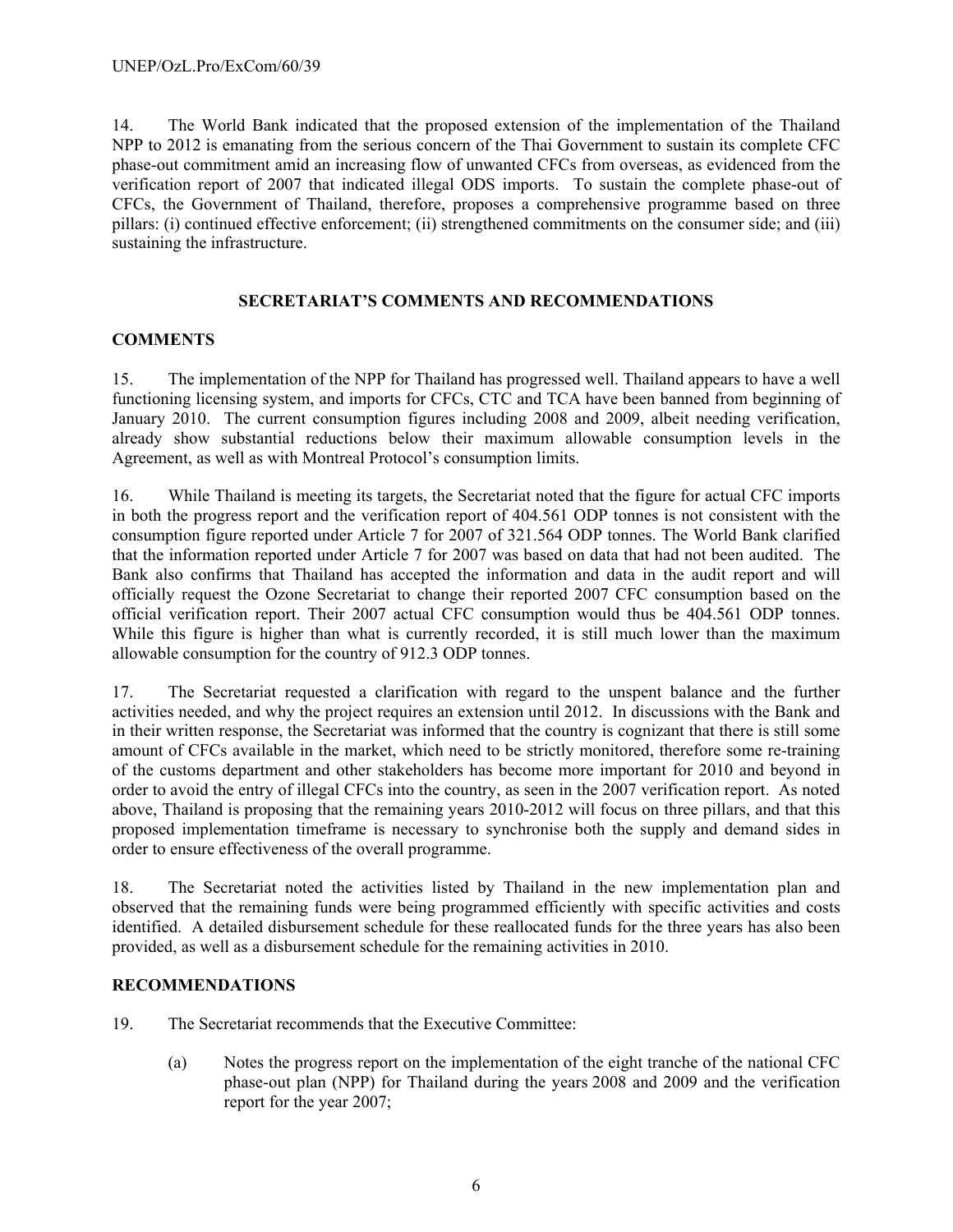- (b) Approves the implementation plan for 2010-2012 associated with the ninth and final tranche of US \$385,000 as well as the reallocated funds of US \$1,134,716 from previous tranches;
- (c) Requests the World Bank:
	- (i) To continue preparing annual reports on activities and expenditures according to the established formats; and
	- (ii) To provide, on an annual basis, a verification of the NPP for Thailand, until verification of the 2010 consumption had been submitted.

20. The Secretariat further recommends blanket approval of the ninth and final tranche of the NPP for Thailand with associated support costs at the funding level shown in the table below:

|     | <b>Project Title</b>                        | <b>Project</b><br>Funding<br>(US\$) | (US\$) | <b>Support Cost   Implementing</b><br>Agency |
|-----|---------------------------------------------|-------------------------------------|--------|----------------------------------------------|
| (a) | National CFC phase-out plan (ninth tranche) | 385,000                             | 34.650 | World Bank                                   |

-----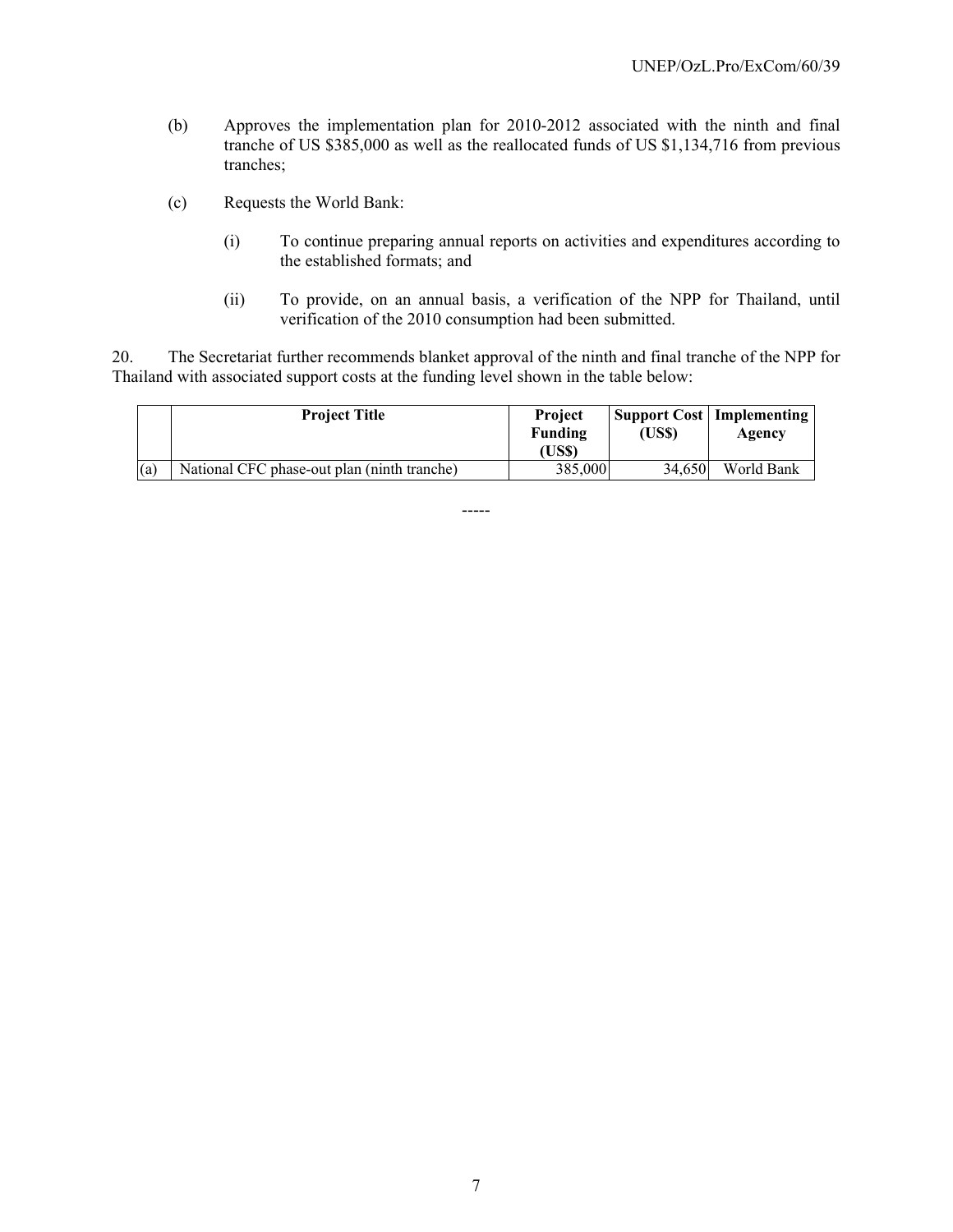### **Annex I**

| NO. | POLICY/ACTIVITY PLANNED (CY 2010-<br>2012)                                                                                                                       | <b>The Planned Budget for</b><br>2010-2012 Activities<br>US\$ | Implementation<br><b>Timeframe</b>    |
|-----|------------------------------------------------------------------------------------------------------------------------------------------------------------------|---------------------------------------------------------------|---------------------------------------|
|     | (i). To secure continued effective enforcement<br>of ODS phase-out related policies<br>and<br>regulations                                                        |                                                               |                                       |
| 1.  | <b>Enforcing import bans of CFCs:</b><br>- Training workshops for customs officials (18<br>events)                                                               | 84,600                                                        | May $2010 -$<br>Dec 2012              |
| 2.  | strengthen intelligence of the customs officers<br>against illegal trade:<br>- Regional workshops with neighboring countries<br>$(3$ events)                     | 28,000                                                        | July 2010 -<br><b>July 2012</b>       |
| 3.  | Strengthened inter-departmental cooperation for<br>effective enforcement<br>- Annual Workshops for Sharing Experiences<br>on Policies and Regulations (2 events) | 14,200                                                        | Dec $2010 -$<br>Dec 2011              |
|     | strengthened<br>of<br>(ii)<br>commitments<br>stakeholders:<br>Monitoring of MAC                                                                                  | 18,200<br>9,600                                               | July 2010 -<br><b>July 2012</b>       |
|     | Monitoring of RSS                                                                                                                                                |                                                               |                                       |
| 4.  | Refresher courses on good service practice:<br>Regional Trainings for MAC (12 events)<br>Regional Trainings for RSS (6 events)                                   | 56,400<br>28,200                                              | May 2010-<br>Dec 2011                 |
| 5.  | Sector-specific assessment study for foam,<br>domestic and commercial refrigeration, solvent<br>cleaning, chillers, and aerosol sectors.                         | 67,500                                                        | July 2010 -<br>Dec 2011               |
| 6.  | Celebration of the Complete CFC Phase-out by<br>2010:                                                                                                            | 29,000                                                        | September 2010<br>May 2010 -          |
|     | Celebration, Exhibition, and Awards<br>Sector Workshops for Stakeholders and<br>Beneficiaries (7 events)                                                         | 24,576                                                        | <b>July 2012</b>                      |
| 7.  | Continuing public relation to promote the<br>success:<br>Distribution of technical Booklets, CD,<br>Posters (60,000 pcs.)                                        | 70,000<br>70,000                                              | May $2010 -$<br>Dec 2011<br>May 2010- |
|     | Distribution of Books, Pens, T-shirts<br>$(60,000 \text{ pc})$                                                                                                   |                                                               | Dec 2011                              |
| 8.  | General PR:<br>- TV, Radio, Newspaper articles (36 times)                                                                                                        | 94,000                                                        | May $2010 -$<br>Dec 2012              |
| 9.  | Maintaining momentum of the Ozone Layer<br>Protection Effort:<br>Rental, co-sponsoring, co-organizing (10 events)                                                | 10,000                                                        | May 2010-<br>Dec 2012                 |
|     | sustained<br>ODS phase-out supporting<br>(iii)<br>infrastructure<br>Development of a disposal plan of unwanted and<br>unusable CFCs:                             | 46,700                                                        | August 2010 -<br>April 2011           |

### **Table 1 – Key Government Proposed Actions in 2010 - 2012**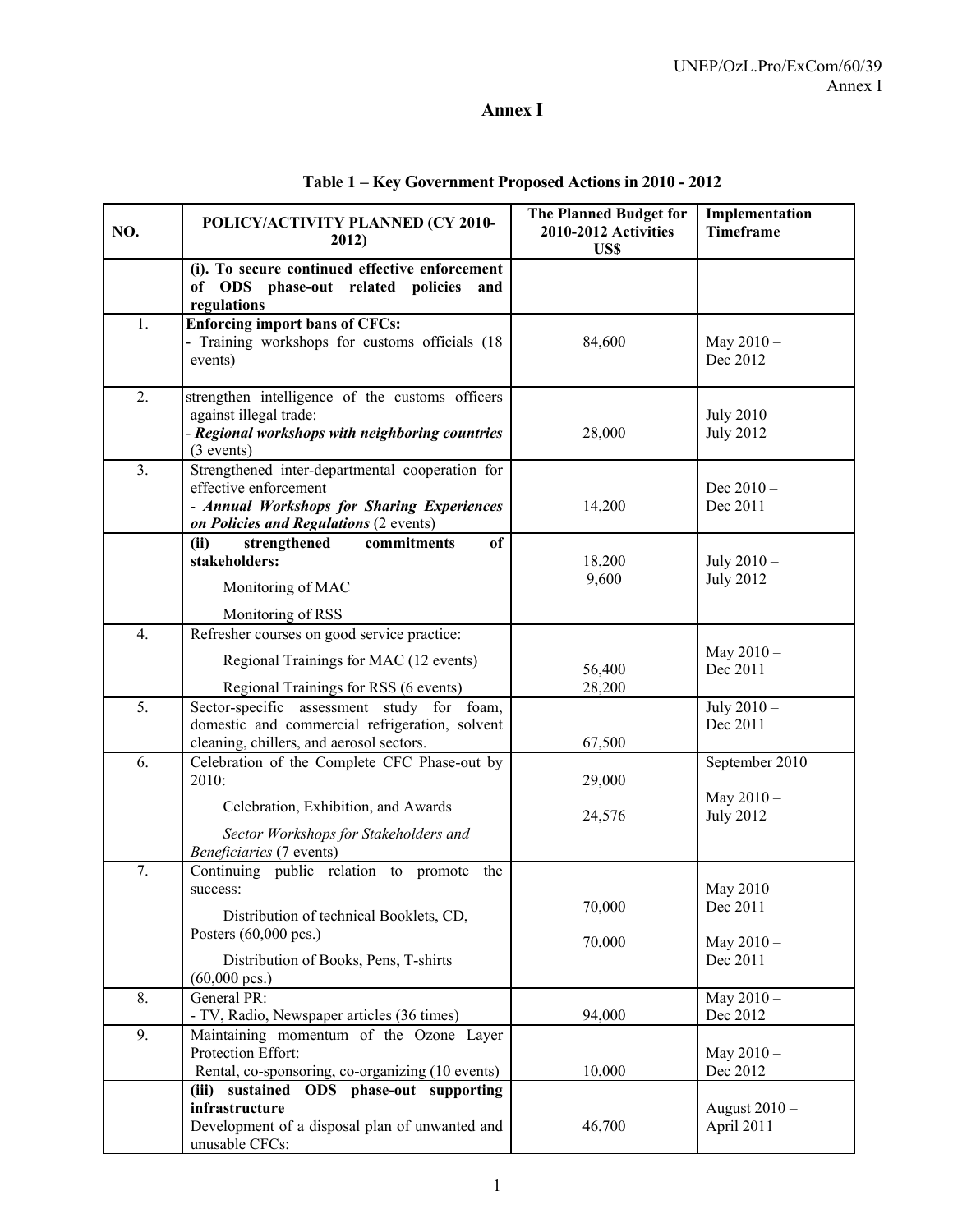#### UNEP/OzL.Pro/ExCom/60/39 Annex I

|     | - Feasibility Study & Develop Disposal Plan                                  |                  |                                       |
|-----|------------------------------------------------------------------------------|------------------|---------------------------------------|
| 10. | To promote the use of existing infrastructure for<br>sustainable phase-out : |                  |                                       |
|     | Directories of existing MAC                                                  | 66,200<br>28,900 | May $2010 -$                          |
|     | Directories of existing RSS                                                  | 5,000            | Dec 2010                              |
|     | Summary of policies and regulations'<br>Pamphets                             | 16,600           | May 2010-<br>Dec 2010<br>May $2010 -$ |
|     | Dos & Don't Posters and booklets (10,000<br>pcs.)                            | 4,700            | Dec 2010<br>May $2010 -$              |
|     | ODS Import/Export Procedures (1,000 pcs.)                                    | 5,500            | Dec 2010                              |
|     | Success Story of the Completed CFC Phase-                                    |                  | May $2010 -$                          |
|     | out:                                                                         |                  | September 2010                        |
| 11. | Program for vocational colleges and remaining<br>DSD training centers:       |                  | July 2010 -                           |
|     | Train-the-trainer on Good Servicing                                          | 28,200           | <b>July 2012</b><br>July 2010 -       |
|     | Practices (6 events)                                                         | 613,640          | <b>July 2012</b>                      |
|     | Improved training facilities with RR & RI<br>(70 schools)                    |                  |                                       |
| 12. | NOU 's Expenditure                                                           | 100,000          | May $2010 -$<br>Dec 2012              |
|     | <b>TOTAL</b>                                                                 | 1,519,716        |                                       |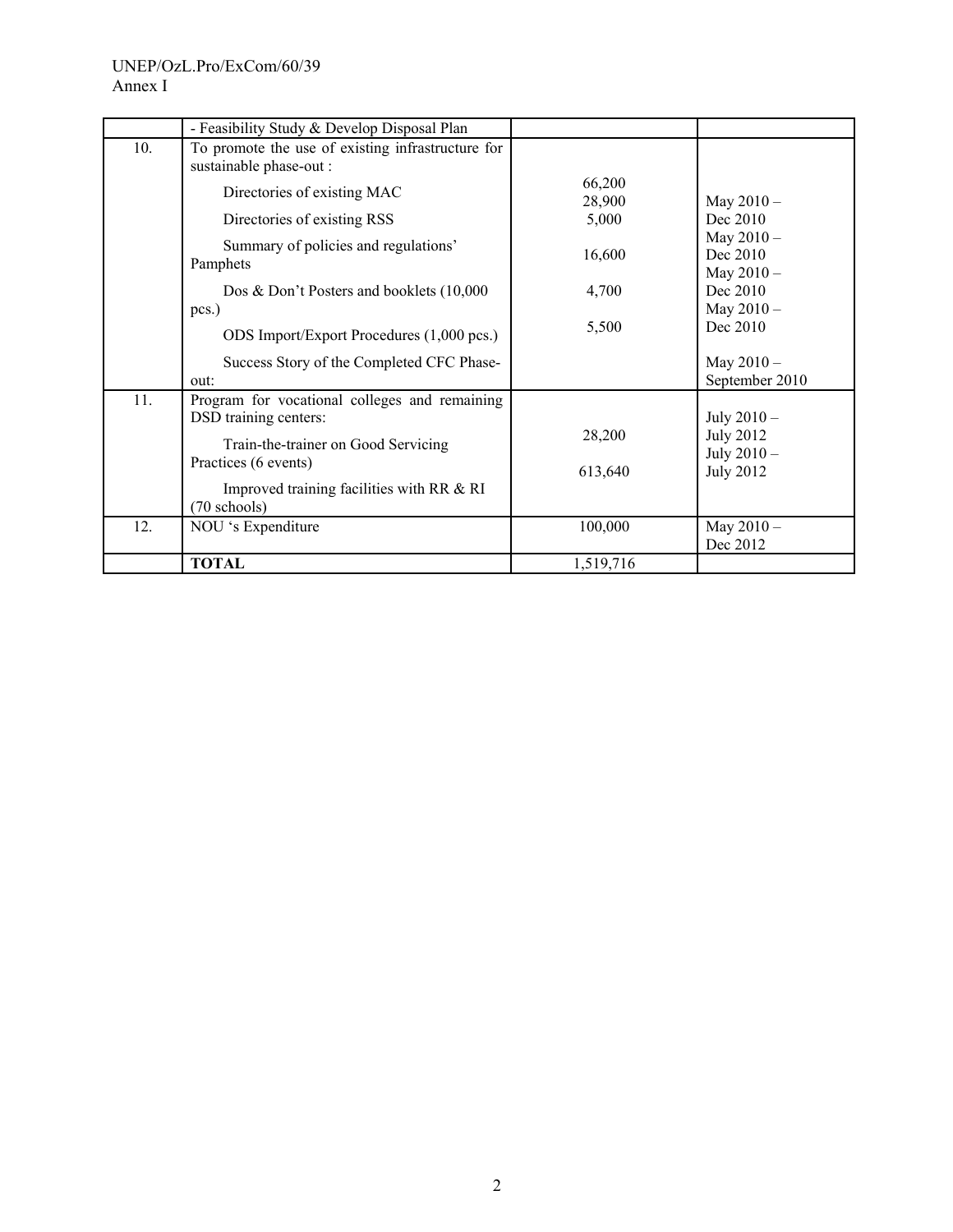| <b>Description</b> |                                                                                                 | <b>Total</b><br>Funding<br>(USS) | <b>Revised</b><br><b>Cumulative</b><br>Funding<br>Approved as<br>of December<br>2008 (US\$) | <b>Expected</b><br>Approved<br>in CY2009<br>(USS) | Cumulative<br><b>Disbursement</b><br>As of<br><b>December</b><br>2009 (US\$) | <b>Expected</b><br><b>Disbursement</b><br>in CY2010<br>(Committed)<br>(USS) |
|--------------------|-------------------------------------------------------------------------------------------------|----------------------------------|---------------------------------------------------------------------------------------------|---------------------------------------------------|------------------------------------------------------------------------------|-----------------------------------------------------------------------------|
|                    |                                                                                                 | (1)                              | (2)                                                                                         | (3)                                               | (4)                                                                          | (5)                                                                         |
| 1                  | <b>Investment Projects Aerosols</b>                                                             | 102,960                          | 102,960                                                                                     |                                                   |                                                                              |                                                                             |
| $\overline{c}$     | TA for MDIs                                                                                     | 57,200                           | 57,200                                                                                      |                                                   | 49,855                                                                       |                                                                             |
| 3                  | CFC - Investment Projects 113                                                                   | 965,120                          | 397,025                                                                                     | $\overline{a}$                                    | 260,443                                                                      |                                                                             |
| 4                  | 1,1,1 - Investment Projects TCA and CTC                                                         | 181,000                          | 181.000                                                                                     | $\overline{\phantom{a}}$                          | 160,022                                                                      |                                                                             |
| 5                  | TA for contact cleaners                                                                         | 23,100                           |                                                                                             | $\frac{1}{2}$                                     |                                                                              |                                                                             |
| 6                  | Garment and Textile Industry                                                                    | 866,100                          | 367,125                                                                                     |                                                   | 367,125                                                                      |                                                                             |
| 7                  | <b>Investment Projects Foam</b>                                                                 | 3,619,846                        | 1,884,674                                                                                   |                                                   | 1,712,722                                                                    |                                                                             |
| 8                  | <b>MAC</b> Inspection Requirement                                                               | 1,237,500                        | 1,400,128                                                                                   | $\overline{\phantom{a}}$                          | 207,248                                                                      | 784,692                                                                     |
| 9                  | Train-the-Trainer MAC                                                                           | 319,000                          | 319,000                                                                                     |                                                   | 202,059                                                                      |                                                                             |
| 10                 | Certification of MAC Service Technicians<br>Workshops                                           |                                  | 131,066                                                                                     |                                                   | 117,143                                                                      |                                                                             |
| 11                 | Financial Subsidy for Purchasing MAC<br>Servicing Equipment and Group Coordinator<br>Fee        | 3,025,000                        | 4,018,003                                                                                   |                                                   | 4,056,251                                                                    |                                                                             |
| 12                 | Financial Subsidy for R&R Purchasing MAC<br>Machines                                            | 822,800                          | 520,907                                                                                     |                                                   | 366,206                                                                      |                                                                             |
| 13                 | Project Management Unit                                                                         | 1,540,000                        | 2,305,744                                                                                   |                                                   | 1,762,901                                                                    | 496,807                                                                     |
| 14                 | <b>Custom Training</b>                                                                          | 165,000                          | 165,000                                                                                     |                                                   | 171,465                                                                      | 9,755                                                                       |
| 15                 | Train-the-Trainer Refrigeration                                                                 | 319,000                          | 468,929                                                                                     |                                                   | 76,873                                                                       | 200,000                                                                     |
| 16                 | Procurement of Refrigerant Identifiers for<br>Govt. Agencies                                    |                                  | 52,574                                                                                      |                                                   |                                                                              | 36,000                                                                      |
| 17                 | Certification of RSS Technicians Workshops<br>$(2007 - 2009)$                                   |                                  | 50,000                                                                                      |                                                   | 48,795                                                                       |                                                                             |
| 18                 | Financial Subsidy for Purchasing RSS<br>Equipment and Group Coordination Fee<br>$(2007 - 2009)$ | 1,485,000                        | 1,922,291                                                                                   | 385,000                                           | 1,240,190                                                                    | 882,358                                                                     |
|                    | <b>TOTAL</b>                                                                                    | 14,728,626                       | 14,343,626                                                                                  | 385,000                                           | 10,799,298                                                                   | 2,409,612                                                                   |

## **Table 2 – Budget and Planned Disbursement of NPP in CY 2010**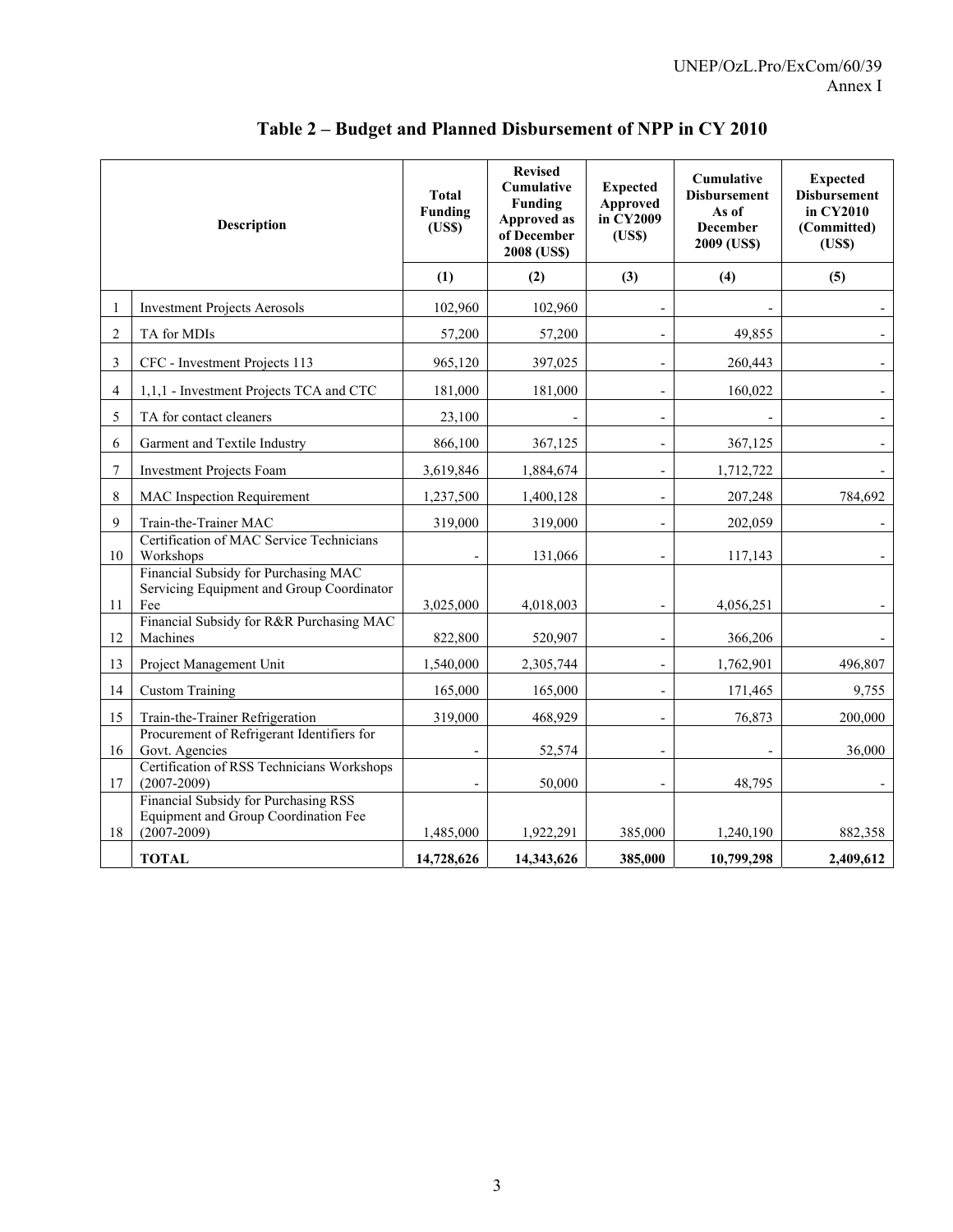| Table 3 - Disbursement Plan for the Proposed Reallocated Funds for the Period 2010 – 2012 |  |  |  |  |  |
|-------------------------------------------------------------------------------------------|--|--|--|--|--|
|-------------------------------------------------------------------------------------------|--|--|--|--|--|

| Description    |                                                                         | Proposed<br>Reallocation<br>(US\$) | Implementation<br>Timeframe | Expected<br>CY2010<br>Disbursement<br>(US\$) | Expected<br>CY2011<br>Disbursement<br>(US\$) | Expected<br>CY2012<br>Disbursement<br>(US\$) |
|----------------|-------------------------------------------------------------------------|------------------------------------|-----------------------------|----------------------------------------------|----------------------------------------------|----------------------------------------------|
| $\mathbf{1}$   | Training workshops for<br>customs officials                             | 84,600                             | May 2010 - Dec<br>2012      | 20,000                                       | 44,600                                       | 20,000                                       |
| $\overline{2}$ | Regional workshops with<br>neighboring countries                        | 28,000                             | July 2010 - July<br>2012    | 9,000                                        | 10,000                                       | 9,000                                        |
|                | Annual workshop on policy and<br>regulation enforcement<br>experience   | 14,200                             | Dec 2010 - Dec<br>2011      |                                              | 14,200                                       |                                              |
| 3              | Monitoring of MAC service<br>shops                                      | 18,200                             |                             | 5,000                                        | 8,200                                        | 5,000                                        |
|                | Monitoring of refrigeration<br>service shops                            | 9,600                              | Jul 2010 - Jul 2012         | 2,000                                        | 4,600                                        | 3,000                                        |
| 4              | Regional trainings for MAC<br>(refresher courses)                       | 56,400                             | May 2010 - Dec              | 20,000                                       | 36,400                                       |                                              |
|                | Regional trainings for RSS<br>(refresher courses)                       | 28,200                             | 2011                        | 10,000                                       | 18,200                                       |                                              |
| 5              | Sector phase-out assessment                                             | 67,500                             | Jul 2010 - Dec<br>2011      | 20,000                                       | 47,500                                       |                                              |
| 6              | Celebration of Complete CFC<br>Phase-out                                | 29,000                             | $Sep-10$                    | 29,000                                       |                                              |                                              |
|                | Sector Workshops<br>(Success/Lessons Learned)                           | 24,576                             | May 2010 - July<br>2012     | 6,000                                        | 10,000                                       | 8,576                                        |
| 7              | Production/Distribution of<br>technical booklets, CD, posters           | 70,000                             | May 2010 - Dec              | 30,000                                       | 40,000                                       |                                              |
|                | Production/Distribution of<br>Ozone Protection Promotional<br>Materials | 70,000                             | 2011                        | 30,000                                       | 40,000                                       |                                              |
| 8              | Targeted TV and radio spots                                             | 94,000                             | May 2010 - Dec<br>2012      | 20,000                                       | 40,000                                       | 34,000                                       |
| 9              | Participation in other<br>environmental events                          | 10,000                             | May 2010 - Dec<br>2012      | 2,000                                        | 5,000                                        | 3,000                                        |
|                | Feasibility Study and<br>Development of ODS disposal<br>Plan            | 46,700                             | August 2010 -<br>April 2011 | 28,700                                       | 18,000                                       |                                              |
|                | Directories of existing MAC<br>and RSS shops                            | 95,100                             | May 2010 - Dec<br>2010      | 95,100                                       |                                              |                                              |
| 10             | Summary of ODS Policy and<br>Regulations                                | 5,000                              | May 2010 - Dec<br>2010      | 5,000                                        |                                              |                                              |
|                | Dos & Don't Posters and<br>booklets                                     | 16,600                             | May 2010 - Dec<br>2010      | 16,600                                       |                                              |                                              |